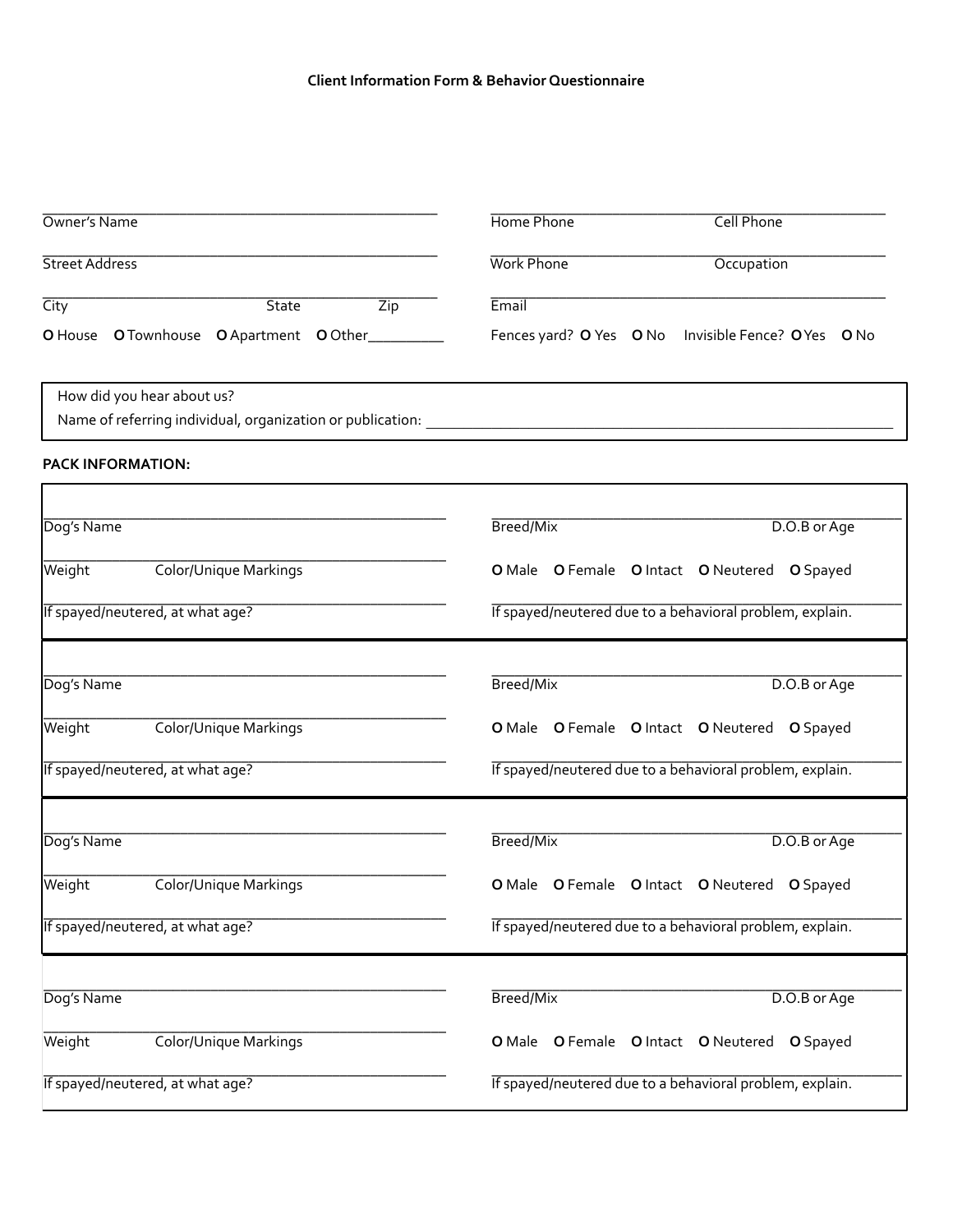|                                                                                                             |  | How long have you had your dog? _________________________Were there previous owners? __________ If yes, why was the dog given up? |
|-------------------------------------------------------------------------------------------------------------|--|-----------------------------------------------------------------------------------------------------------------------------------|
|                                                                                                             |  |                                                                                                                                   |
| Why did you get your dog? Please check all that apply:                                                      |  |                                                                                                                                   |
| _____ Companionship _______ For the kids ________ For protection _______ To breed ________ Received as gift |  |                                                                                                                                   |
| List any physical/breed characteristics that contributed to your choice for your current dog:               |  |                                                                                                                                   |
|                                                                                                             |  |                                                                                                                                   |
| <b>MEDICAL:</b>                                                                                             |  |                                                                                                                                   |
|                                                                                                             |  |                                                                                                                                   |
|                                                                                                             |  |                                                                                                                                   |
|                                                                                                             |  |                                                                                                                                   |

| Is your dog easily handled by the vet staff?<br>Is your dog on heartworm preventative?<br>Is your dog on flea and/or tick preventative? O Yes O No | OYes O No<br>OYes O No | Has he/she ever had to be muzzled? O Yes O No<br>Brand and the contract of the contract of the contract of the contract of the contract of the contract of the<br>Brand and the contract of the contract of the contract of the contract of the contract of the contract of the |
|----------------------------------------------------------------------------------------------------------------------------------------------------|------------------------|---------------------------------------------------------------------------------------------------------------------------------------------------------------------------------------------------------------------------------------------------------------------------------|
| May we contact and discuss health and behavioral issues with your veterinarian if needed?<br>If yes, please initial here ________                  |                        |                                                                                                                                                                                                                                                                                 |

# **DIET AND ELIMINATION:**

| Does your dog finish all food at meals? O Yes O No If not, how long is the food left down? |                                                                                                                                  |
|--------------------------------------------------------------------------------------------|----------------------------------------------------------------------------------------------------------------------------------|
| Does your dog receive other treats/chewies? OYes O No Frequency/type: ___________          |                                                                                                                                  |
| Please list 3 of your dog's favorite foods/treats: _____________________________           |                                                                                                                                  |
|                                                                                            | Has your dog ever become possessive/aggressive of his food or a treat? O Yes O No Please describe in as much detail as possible: |

|                                      |  | Is your dog reliably housetrained? O Yes O Mostly (infrequent accidents) | O No                                                                                                                             |
|--------------------------------------|--|--------------------------------------------------------------------------|----------------------------------------------------------------------------------------------------------------------------------|
| Is your dog crate trained? OYes O No |  | Paper/pad trained? O Yes O No                                            | Litter box trained? OYes O No                                                                                                    |
|                                      |  |                                                                          | Do you have a dog door? O Yes O No If not, how many times daily do you let your dog out (or take him on walks) to eliminate when |
| you are at home?                     |  |                                                                          | How many times per day does your dog normally defecate?                                                                          |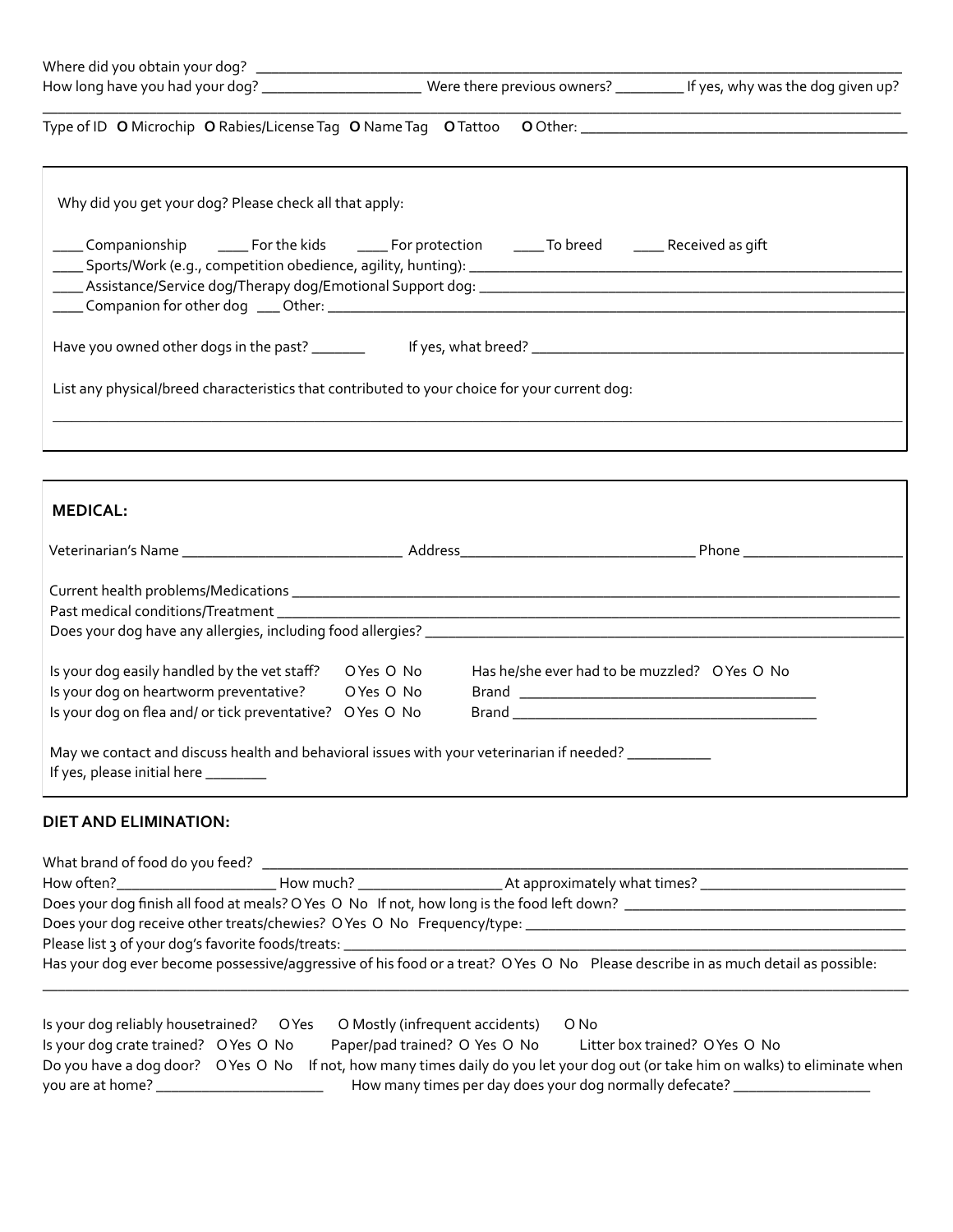## **EXERCISE:**

What type of exercise does your dog get? (If not receiving any exercise at this time, note "none" and the reason.)

How long does the exercise last/how often is it provided? (For example, "a 15-minute walk three times daily," or "plays with neighbor's dog for an hour once a week.")  $\_$ 

 $\overline{a}$  , and the set of the set of the set of the set of the set of the set of the set of the set of the set of the set of the set of the set of the set of the set of the set of the set of the set of the set of the set

&&\_\_\_\_\_\_\_\_\_\_\_\_\_\_\_\_\_\_\_\_\_\_\_\_\_\_\_\_\_\_\_\_\_\_\_\_\_\_\_\_\_\_\_\_\_\_\_\_\_\_\_\_\_\_\_\_\_\_\_\_\_\_\_\_\_\_\_\_\_\_\_\_\_\_\_\_\_\_\_\_\_\_\_\_\_\_\_\_\_\_\_\_\_\_\_\_\_\_\_\_\_\_\_\_\_\_\_\_\_\_\_\_

 $\overline{\phantom{a}}$  ,  $\overline{\phantom{a}}$  ,  $\overline{\phantom{a}}$  ,  $\overline{\phantom{a}}$  ,  $\overline{\phantom{a}}$  ,  $\overline{\phantom{a}}$  ,  $\overline{\phantom{a}}$  ,  $\overline{\phantom{a}}$  ,  $\overline{\phantom{a}}$  ,  $\overline{\phantom{a}}$  ,  $\overline{\phantom{a}}$  ,  $\overline{\phantom{a}}$  ,  $\overline{\phantom{a}}$  ,  $\overline{\phantom{a}}$  ,  $\overline{\phantom{a}}$  ,  $\overline{\phantom{a}}$ &&\_\_\_\_\_\_\_\_\_\_\_\_\_\_\_\_\_\_\_\_\_\_\_\_\_\_\_\_\_\_\_\_\_\_\_\_\_\_\_\_\_\_\_\_\_\_\_\_\_\_\_\_\_\_\_\_\_\_\_\_\_\_\_\_\_\_\_\_\_\_\_\_\_\_\_\_\_\_\_\_\_\_\_\_\_\_\_\_\_\_\_\_\_\_\_\_\_\_\_\_\_\_\_\_\_\_\_\_\_\_\_\_  $\overline{\phantom{a}}$  ,  $\overline{\phantom{a}}$  ,  $\overline{\phantom{a}}$  ,  $\overline{\phantom{a}}$  ,  $\overline{\phantom{a}}$  ,  $\overline{\phantom{a}}$  ,  $\overline{\phantom{a}}$  ,  $\overline{\phantom{a}}$  ,  $\overline{\phantom{a}}$  ,  $\overline{\phantom{a}}$  ,  $\overline{\phantom{a}}$  ,  $\overline{\phantom{a}}$  ,  $\overline{\phantom{a}}$  ,  $\overline{\phantom{a}}$  ,  $\overline{\phantom{a}}$  ,  $\overline{\phantom{a}}$ &&\_\_\_\_\_\_\_\_\_\_\_\_\_\_\_\_\_\_\_\_\_\_\_\_\_\_\_\_\_\_\_\_\_\_\_\_\_\_\_\_\_\_\_\_\_\_\_\_\_\_\_\_\_\_\_\_\_\_\_\_\_\_\_\_\_\_\_\_\_\_\_\_\_\_\_\_\_\_\_\_\_\_\_\_\_\_\_\_\_\_\_\_\_\_\_\_\_\_\_\_\_\_\_\_\_\_\_\_\_\_\_\_

Does your dog walk in front of you, next to you, or behind you? \_\_\_\_\_\_\_\_\_\_\_\_\_\_\_\_\_

Does your dog pull on the leash? \_\_

Who is normally responsible for exercising your dog? \_

If walks are provided, what type of collar and leash is being used? (Collar examples: "regular buckle collar," "head halter," "body harness," "pinch/prong collar," "choke chain." Leash examples: "6-foot nylon leash," "retractable leash.")

Does your dog ever become reactive toward other dogs or people on walks? OYes O No If so, please describe:

List all people, including yourself, who live in your household:

| Name                                                                                                                                                          | Gender | Age (of children) | Relationship to you |
|---------------------------------------------------------------------------------------------------------------------------------------------------------------|--------|-------------------|---------------------|
|                                                                                                                                                               |        |                   |                     |
|                                                                                                                                                               |        |                   |                     |
| Who will be responsible for practicing training exercises with the dog? _<br>Does your dog "belong to" a particular household member (e.g., son) or everyone? |        |                   |                     |
| Do any household members dislike the dog, and if so, why? _<br>Are any household members frightened of the dog, and if so, why? ______________                |        |                   |                     |
| Is the dog frightened of any household members, and if so, why? __________                                                                                    |        |                   |                     |

| Where is your dog kept when you are not at home? O Indoors not confined O Indoors confined: __________________<br>O In yard not confined O In yard confined to dog run O In yard tied out or chained O Other: __________________<br>When you are at home, is your dog allowed in the house? OYes O No |                        |
|-------------------------------------------------------------------------------------------------------------------------------------------------------------------------------------------------------------------------------------------------------------------------------------------------------|------------------------|
| If your dog is not allowed indoors at all, why not? O Allergies O Cleanliness O Not potty trained O We prefer it                                                                                                                                                                                      | O Destructive          |
| If your dog is an outdoor dog, would you like him to eventually be able to be indoors? OYes O No                                                                                                                                                                                                      |                        |
|                                                                                                                                                                                                                                                                                                       | In a crate? O Yes O No |
|                                                                                                                                                                                                                                                                                                       |                        |
| Do you have other pets? OYes O No If so, what kind, breed, age, sex, neutered? _______________________________                                                                                                                                                                                        |                        |
| If your other pet is a dog or cat, how does your dog get along with the other pet?<br>The strategy contract the other pet ?<br>The strategy contract the other pet ?<br>The strategy contract the other pet ?<br>The strategy contract                                                                |                        |
| Does your dog play with toys or play games? OYes O No If so, what are his favorite toys/games? (These may be interactive games like                                                                                                                                                                   |                        |
|                                                                                                                                                                                                                                                                                                       |                        |
|                                                                                                                                                                                                                                                                                                       |                        |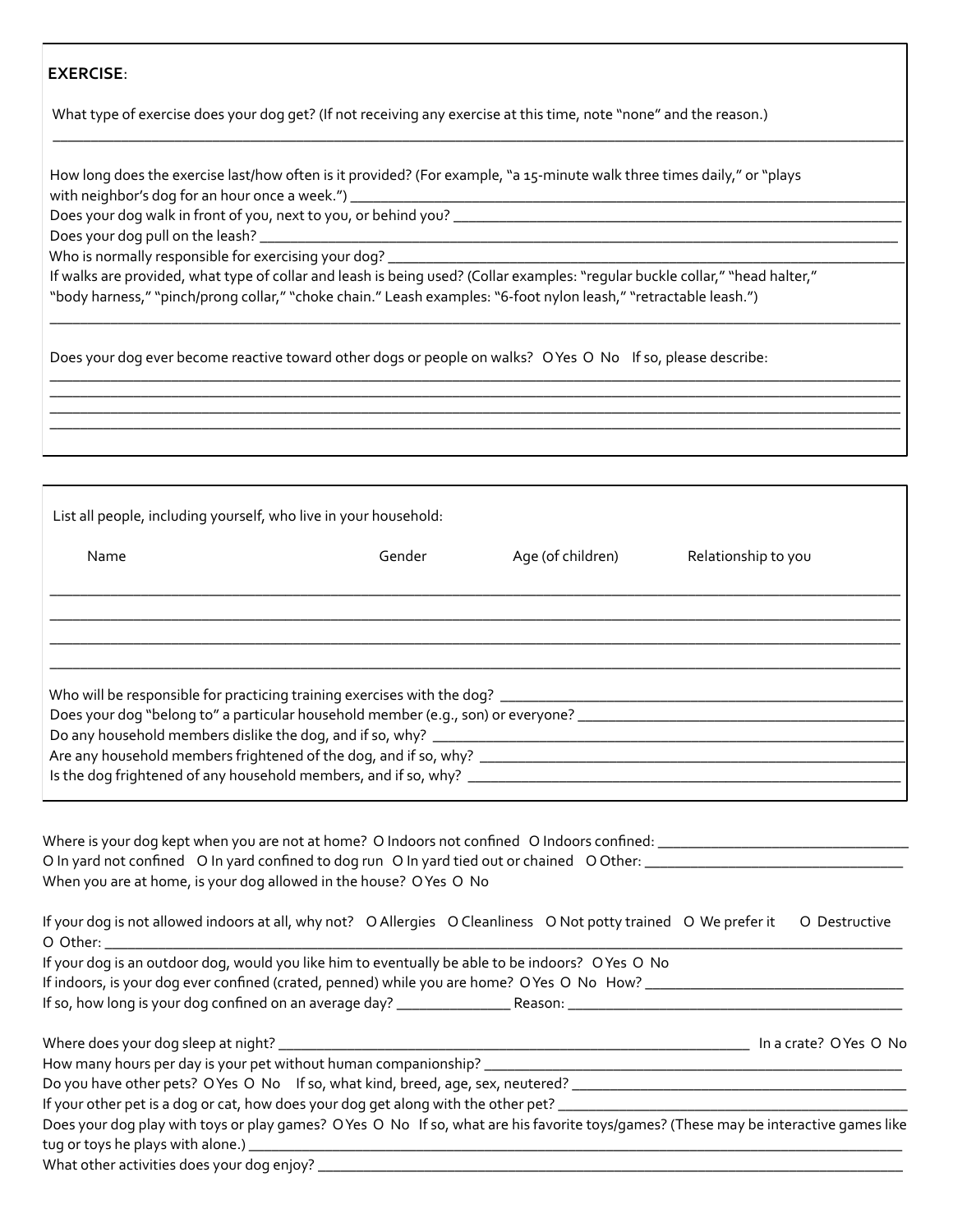## **TRAINING:**

| O No training yet<br>O Trained him ourselves                                                         | O Puppy Group O Basic Group O Inter. Group                                                                              | O Advanced Group                                                                 |
|------------------------------------------------------------------------------------------------------|-------------------------------------------------------------------------------------------------------------------------|----------------------------------------------------------------------------------|
| O Private Lessons<br>O Sent to trainer                                                               |                                                                                                                         | If group class, did you complete the course? O Yes O No Where?__________________ |
| Training methods used (check all that apply):  O Food treats<br>Sit _________                        | Circle the behaviors your dog knows. Then, next to each, estimate what percentage of the time he will do so when asked: | O Praise O Verbal corrections O Physical corrections<br>Leave it ________        |
| Release _______                                                                                      |                                                                                                                         |                                                                                  |
| Check the behaviors that apply to your dog:                                                          |                                                                                                                         |                                                                                  |
| O Aggressive (describe below)                                                                        | O Fearful (describe below)                                                                                              | O Anxious when alone                                                             |
| O Jumps on people                                                                                    | O Pulls on leash                                                                                                        | O Destructive when alone                                                         |
| O Mouthing/nipping                                                                                   | O Chews furniture/property                                                                                              | O Digs in yard                                                                   |
| O Urinates in house                                                                                  | O Urinates when excited                                                                                                 | O Defecates in house                                                             |
| O Steals food/objects/trash                                                                          | O Darts out doors/gates                                                                                                 | O Escapes from yard                                                              |
| O Guards food/toys/chewies/other                                                                     | O Excessive attention-seeking                                                                                           | O Jumps on furniture                                                             |
| O Play biting                                                                                        | O Stool consumption                                                                                                     | O Understands but will not obey                                                  |
| O Excessive vocalization when alone                                                                  | O Excessive voc. when we're home                                                                                        | O Other (describe below)                                                         |
| O Threatening/biting family members                                                                  | O Threatening/biting strangers                                                                                          | O Threatening/growling at other animals                                          |
|                                                                                                      |                                                                                                                         |                                                                                  |
|                                                                                                      |                                                                                                                         |                                                                                  |
| Has your dog ever bitten anyone? O Yes O No<br>If so, please describe in as much detail as possible: | Any animal? OYes O No                                                                                                   |                                                                                  |
| If yes, please explain:                                                                              | Has medical attention been necessary (for humans or animals) because of any aggressive incident? OYes O No              |                                                                                  |
|                                                                                                      |                                                                                                                         |                                                                                  |
|                                                                                                      |                                                                                                                         |                                                                                  |
|                                                                                                      |                                                                                                                         |                                                                                  |
|                                                                                                      |                                                                                                                         |                                                                                  |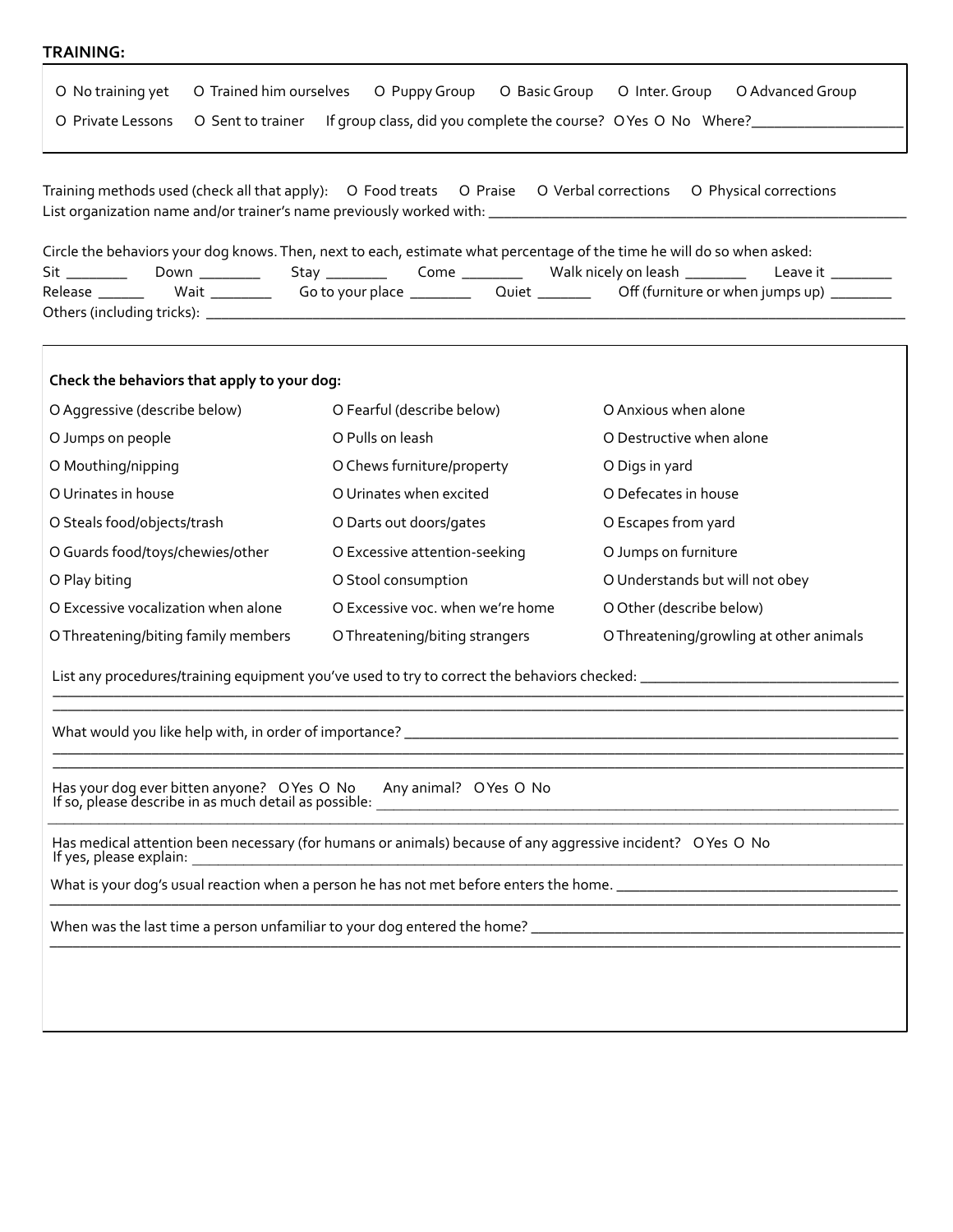| What is the main issue you are concerned about? (Check all that apply.)                      |                                |                                                     |  |  |  |  |  |  |  |
|----------------------------------------------------------------------------------------------|--------------------------------|-----------------------------------------------------|--|--|--|--|--|--|--|
| O Aggression toward unfamiliar dogs<br>O Aggression toward another dog or pet in the home    |                                |                                                     |  |  |  |  |  |  |  |
| O Aggression toward family member(s)                                                         |                                | O Guarding food/toys/possessions/other              |  |  |  |  |  |  |  |
| O Aggression toward visitors                                                                 |                                | O Aggression toward unfamiliar people in public     |  |  |  |  |  |  |  |
| O Aggression when handled/picked up                                                          |                                | O Aggression toward vet/groomer/petsitter/dogwalker |  |  |  |  |  |  |  |
|                                                                                              |                                |                                                     |  |  |  |  |  |  |  |
|                                                                                              |                                |                                                     |  |  |  |  |  |  |  |
|                                                                                              |                                |                                                     |  |  |  |  |  |  |  |
|                                                                                              |                                |                                                     |  |  |  |  |  |  |  |
|                                                                                              |                                |                                                     |  |  |  |  |  |  |  |
| Please check off any of the following that coincided with the change in your dog's behavior: |                                |                                                     |  |  |  |  |  |  |  |
| O Person moving out of home                                                                  | O New person/baby in home      | O New pet in home                                   |  |  |  |  |  |  |  |
| O Pet in home dying/lost/rehomed                                                             | O Change in owner's work hours | O Change in amount of exercise                      |  |  |  |  |  |  |  |
| O Recent vaccination                                                                         | O Put on new medication        | O Medical treatment/surgery                         |  |  |  |  |  |  |  |
| O Environmental change<br>(e.g., construction in home)                                       | O Moved to new location        | O Change in diet/new treats                         |  |  |  |  |  |  |  |
| O Use of physical corrections                                                                | O Sent dog away for training   | O Less time to spend with dog                       |  |  |  |  |  |  |  |
| O Other/Further Description:                                                                 |                                |                                                     |  |  |  |  |  |  |  |
|                                                                                              |                                |                                                     |  |  |  |  |  |  |  |

Please provide a general description of the issue, including as much specific information as possible: \_\_\_\_\_\_\_\_\_\_\_\_\_\_\_\_\_\_\_\_\_\_\_\_\_\_\_\_\_\_\_\_

If steps have been taken to address the issue, did your dog's behavior improve, worsen, or stay the same?

O Improved somewhat

O Improved greatly O Became much worse

O Became somewhat worse

O Stayed the same

O Comment: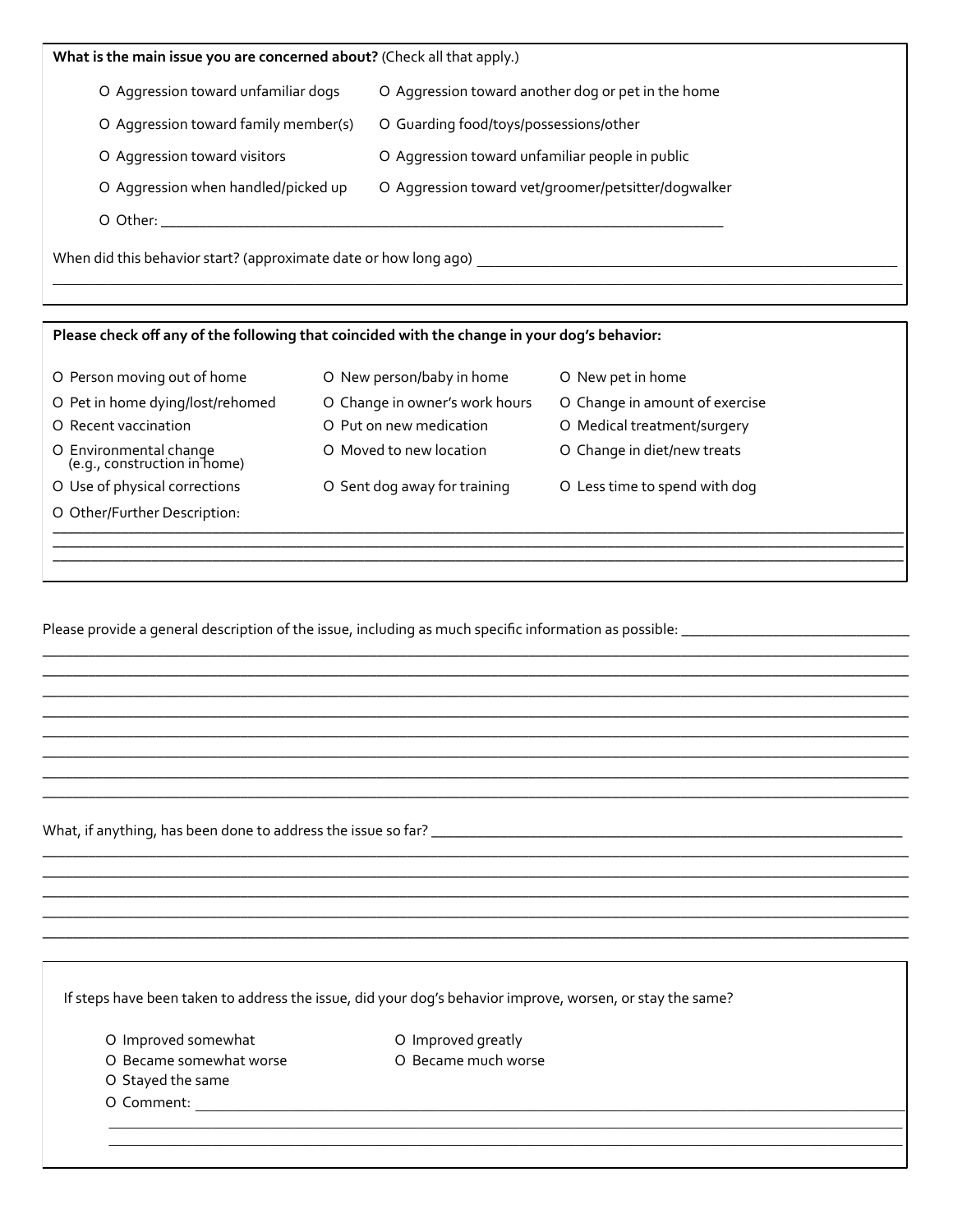#### If your dog has threatened or bitten another dog, please check all that apply.

 $\odot$  Growls, lunges, and/or barks at other dogs on walks  $\odot$  Has air-snapped at another dog (no contact) O Growls, lunges, and/or barks at another dog in home O Bit another dog while your dog was on leash O Bit another dog while your dog was off leash **Branoch Branot Co Play between** dogs at home escalates into fights O Bit another dog, drew blood (for example, torn ear) O Bit another dog, inflicted puncture wound O Bit another dog, inflicted multiple puncture wounds O Tried to kill other dog (e.g., "grab and shake") &&&&&&O&Other:&\_\_\_\_\_\_\_\_\_\_\_\_\_\_\_\_\_\_\_\_\_\_\_\_\_\_\_\_\_\_\_\_\_\_\_\_\_\_\_\_\_\_\_\_\_\_\_\_\_\_\_\_\_\_\_\_\_\_\_\_\_\_\_\_\_\_\_\_\_\_\_\_\_\_\_\_\_\_\_\_\_\_\_\_\_\_\_\_\_\_\_\_\_\_\_\_\_\_\_\_\_\_\_ &&&&&&&&&&&\_\_\_\_\_\_\_\_\_\_\_\_\_\_\_\_\_\_\_\_\_\_\_\_\_\_\_\_\_\_\_\_\_\_\_\_\_\_\_\_\_\_\_\_\_\_\_\_\_\_\_\_\_\_\_\_\_\_\_\_\_\_\_\_\_\_\_\_\_\_\_\_\_\_\_\_\_\_\_\_\_\_\_\_\_\_\_\_\_\_\_\_\_\_\_\_\_\_\_\_\_\_\_\_\_\_\_\_

| O Threatened (for example, growled, barked, air-snapped, lunged at) family member, but no bite<br>Threatened (for example, growled, barked, air-snapped, lunged at) stranger in public, but no bite<br>O<br>Threatened (for example, growled, barked, air-snapped, lunged at) visitor to home, but no bite<br>O<br>Bit family member, no broken skin<br>Bit family member, broke skin (tear)<br>O<br>O<br>Bit family member, single puncture wound<br>Bit family member, multiple puncture wounds<br>O<br>O<br>Bit stranger in public, no broken skin<br>Bit stranger in public, broke skin (tear)<br>O<br>O<br>Bit stranger in public, single puncture<br>Bit stranger in public, multiple puncture wounds<br>O<br>O<br>Bit visitor, no broken skin<br>Bit visitor, broke skin (tear)<br>O<br>O<br>Bit visitor, multiple puncture wounds<br>Bit visitor, single puncture<br>O<br>O<br>Bit dogwalker/petsitter<br>$\circ$<br>Bit vet or vet tech<br>O Bit groomer<br>O | If your dog has threatened or bitten a person, please check all that apply. |  |  |  |  |  |
|------------------------------------------------------------------------------------------------------------------------------------------------------------------------------------------------------------------------------------------------------------------------------------------------------------------------------------------------------------------------------------------------------------------------------------------------------------------------------------------------------------------------------------------------------------------------------------------------------------------------------------------------------------------------------------------------------------------------------------------------------------------------------------------------------------------------------------------------------------------------------------------------------------------------------------------------------------------------|-----------------------------------------------------------------------------|--|--|--|--|--|
|                                                                                                                                                                                                                                                                                                                                                                                                                                                                                                                                                                                                                                                                                                                                                                                                                                                                                                                                                                        |                                                                             |  |  |  |  |  |
|                                                                                                                                                                                                                                                                                                                                                                                                                                                                                                                                                                                                                                                                                                                                                                                                                                                                                                                                                                        |                                                                             |  |  |  |  |  |
|                                                                                                                                                                                                                                                                                                                                                                                                                                                                                                                                                                                                                                                                                                                                                                                                                                                                                                                                                                        |                                                                             |  |  |  |  |  |
|                                                                                                                                                                                                                                                                                                                                                                                                                                                                                                                                                                                                                                                                                                                                                                                                                                                                                                                                                                        |                                                                             |  |  |  |  |  |
|                                                                                                                                                                                                                                                                                                                                                                                                                                                                                                                                                                                                                                                                                                                                                                                                                                                                                                                                                                        |                                                                             |  |  |  |  |  |
|                                                                                                                                                                                                                                                                                                                                                                                                                                                                                                                                                                                                                                                                                                                                                                                                                                                                                                                                                                        |                                                                             |  |  |  |  |  |
|                                                                                                                                                                                                                                                                                                                                                                                                                                                                                                                                                                                                                                                                                                                                                                                                                                                                                                                                                                        |                                                                             |  |  |  |  |  |
|                                                                                                                                                                                                                                                                                                                                                                                                                                                                                                                                                                                                                                                                                                                                                                                                                                                                                                                                                                        |                                                                             |  |  |  |  |  |
|                                                                                                                                                                                                                                                                                                                                                                                                                                                                                                                                                                                                                                                                                                                                                                                                                                                                                                                                                                        |                                                                             |  |  |  |  |  |
|                                                                                                                                                                                                                                                                                                                                                                                                                                                                                                                                                                                                                                                                                                                                                                                                                                                                                                                                                                        |                                                                             |  |  |  |  |  |

 $\overline{\mathcal{L}(\mathcal{L}(\mathcal{L})\mathcal{L}(\mathcal{L})\mathcal{L}(\mathcal{L})\mathcal{L}(\mathcal{L})\mathcal{L}(\mathcal{L})\mathcal{L}(\mathcal{L})\mathcal{L}(\mathcal{L})\mathcal{L}(\mathcal{L})\mathcal{L}(\mathcal{L})\mathcal{L}(\mathcal{L})\mathcal{L}(\mathcal{L})\mathcal{L}(\mathcal{L})\mathcal{L}(\mathcal{L})\mathcal{L}(\mathcal{L})\mathcal{L}(\mathcal{L})\mathcal{L}(\mathcal{L})\mathcal{L}(\mathcal{L})\mathcal{L}(\$ 

For each specific incident, please provide the following information. (Copy this section on to another page if you need to provide<br>information about more than one incident.)

|                                   |           | ,我们也不能会在这里,我们也不能会在这里,我们也不能会在这里,我们也不能会不能会不能会不能会。""我们,我们也不能会不能会不能会不能会不能会不能会不能会不能会不 |  |
|-----------------------------------|-----------|----------------------------------------------------------------------------------|--|
|                                   |           |                                                                                  |  |
| If there was a bite:              |           |                                                                                  |  |
|                                   |           |                                                                                  |  |
| Did it cause bruising? O Yes O No |           | Was there bleeding (torn skin)? OYes O No                                        |  |
| Was there a puncture wound?       | OYes O No | Were there multiple puncture wounds? OYes O No                                   |  |

Did the dog bite, latch on and shake his head from side to side, not letting go?  $\Box$  OYes O No